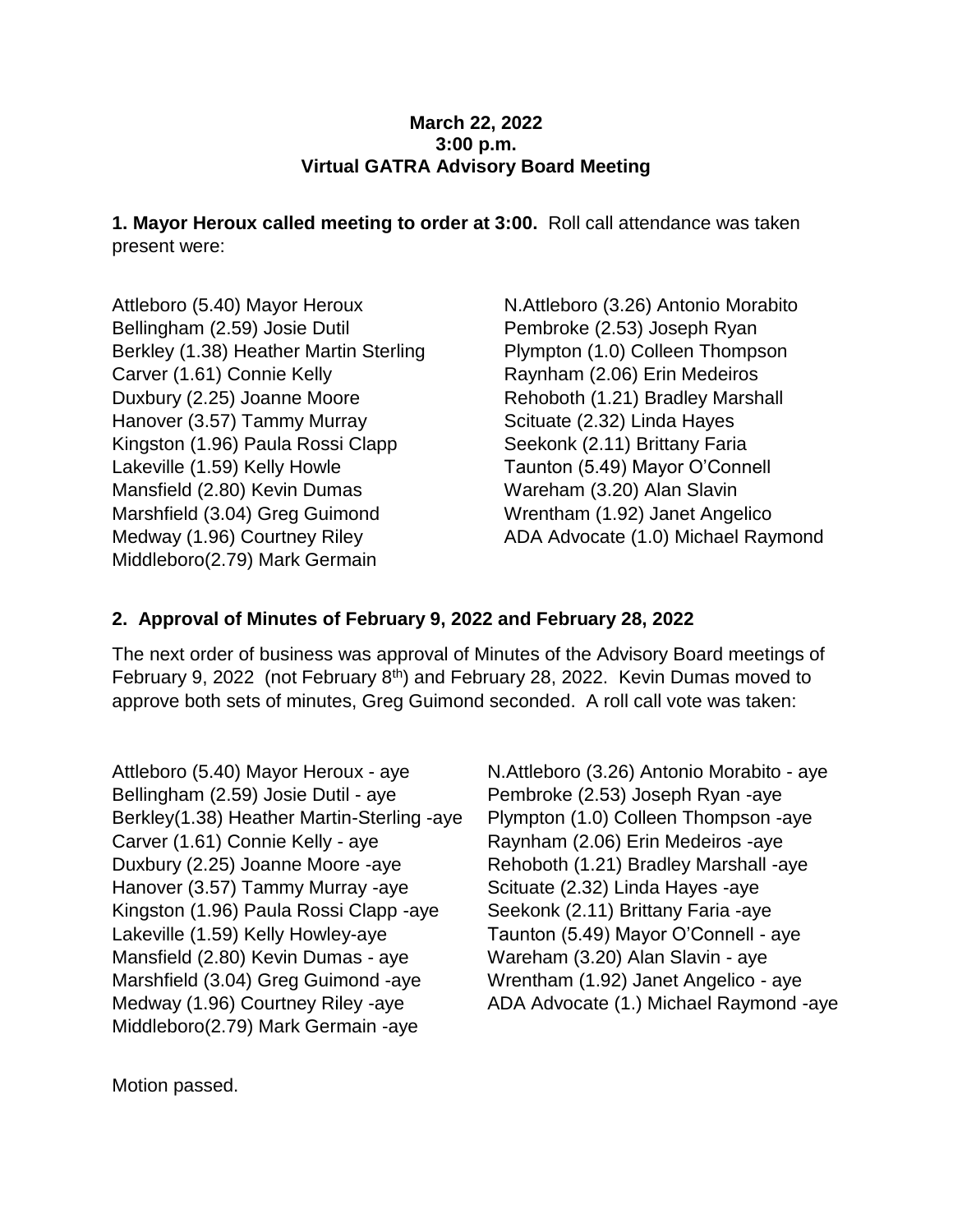## **3. Title VI Plan**

The Title VI had been distributed to the Board. Frank reported that this is an update of our existing plan. Greg Guimond moved to approve the plan and authorize the Board Chair to sign the resolution, Alan Slavin seconded. A roll call vote was taken:

Attleboro (5.40) Mayor Heroux - aye Bellingham (2.59) Josie Dutil - aye Berkley(1.38) Heather Martin-Sterling -aye Carver (1.61) Connie Kelly - aye Duxbury (2.25) Joanne Moore -aye Hanover (3.57) Tammy Murray -aye Kingston (1.96) Paula Rossi Clapp -aye Lakeville (1.59) Kelly Howley-aye Mansfield (2.80) Kevin Dumas - aye Marshfield (3.04) Greg Guimond -aye Medway (1.96) Courtney Riley -aye Middleboro(2.79) Mark Germain -aye

N.Attleboro (3.26) Antonio Morabito - aye Pembroke (2.53) Joseph Ryan -aye Plympton (1.0) Colleen Thompson -aye Raynham (2.06) Erin Medeiros -aye Rehoboth (1.21) Bradley Marshall -aye Scituate (2.32) Linda Hayes -aye Seekonk (2.11) Brittany Faria -aye Taunton (5.49) Mayor O'Connell - aye Wareham (3.20) Alan Slavin - aye Wrentham (1.92) Janet Angelico - aye ADA Advocate (1.) Michael Raymond -aye

Motion passed.

# **4. Budget update**

Frank and Dan have spent time getting expenses up to date. The FY 2022 budget as presented last year is significantly lower than our spending is at this point. This is mostly being driven by the HST contract.

Frank would like to propose getting an Audit and Finance Committee scheduled in the near future. Frank would then be able to present a revised budget to the Board as well as start discussions about FY 2023 Budget. It was asked if status of current budget would affect service in any way. Frank reported that it would not for this year. Going forward the AFC would look at operating costs and determine as time goes on if there will be any impact.

# **5. Executive Session**

Kevin moved to go into Executive Session for the following:

- Further Discussion of Executive Session Minutes December 6, 2021
- Approval of Executive Session Minutes December 28, 2021
- Approval of Executive Session Minutes of February 9, 2022
- Approval of Minutes of February 28, 2022

(G.L. c. 30A, §21(a)(7), pursuant to G.L. c. 30A, §22(f))